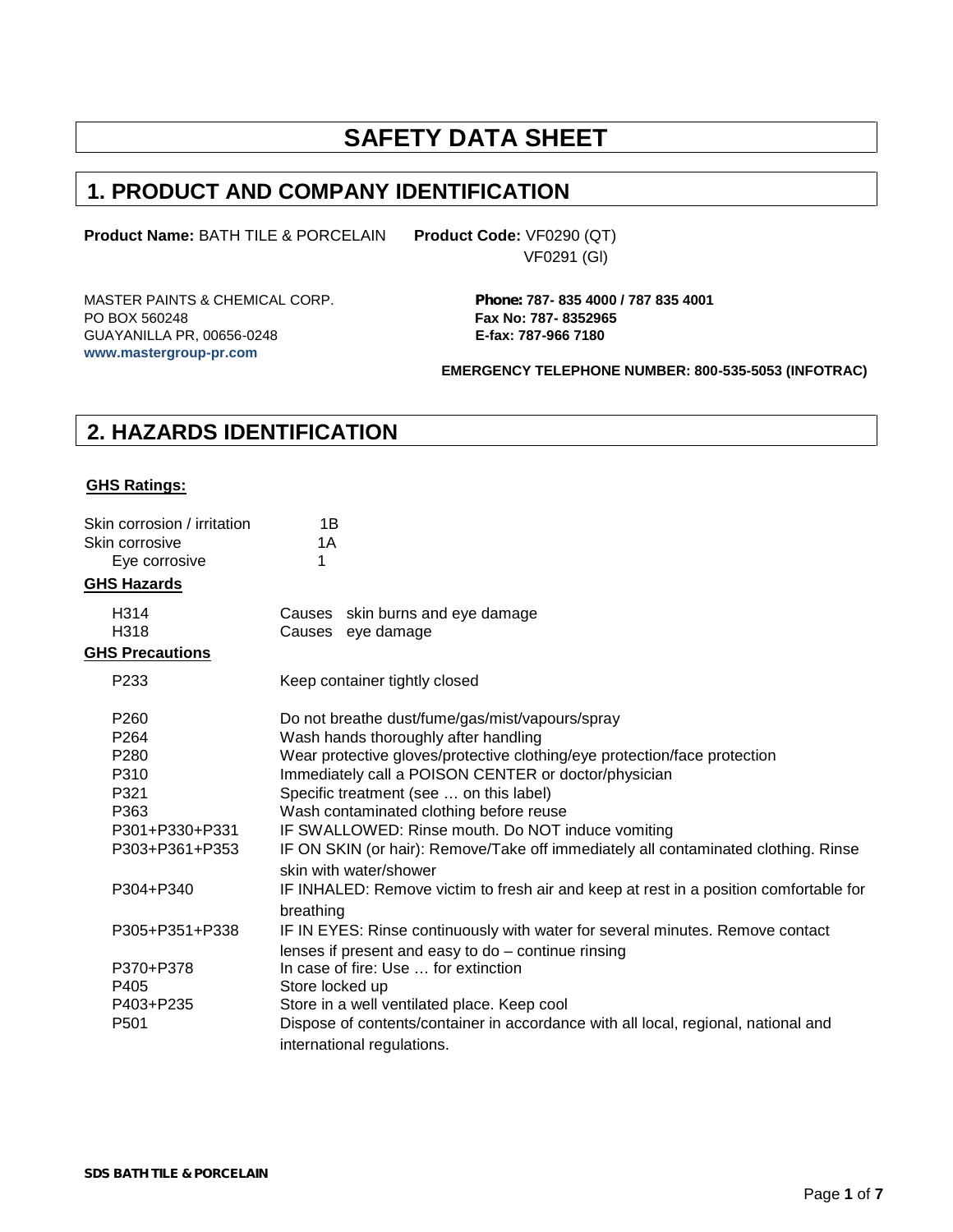#### **Signal Word: Danger**



# **3. COMPOSITION / INFORMATION ON INGREDIENTS**

| <b>Chemical Name</b>    | <b>CAS number</b> | <b>Weight Range Concentration %*</b> |
|-------------------------|-------------------|--------------------------------------|
| Water                   | 7732-18-5         | $80.00 - 86.00$                      |
| Oxalic acid             | 144-62-7          | $2.00 - 4.00$                        |
| 2-Butoxyethanol         | 111-76-2          | $3.00 - 6.00$                        |
| Phosphoric acid         | 7664-38-2         | $1.00 - 3.00$                        |
| Supplier Trade Secret 1 | Inert             | $1.00 - 2.00$                        |

The exact percentage (concentration) of composition has been withheld as a trade secret

# **4. FIRST AID MEASURES**

I**nhalation**: If user experience difficulty, move to air free of vapors. Administer oxygen or artificial respiration until medical assistance can be rendered. Obtain medical attention immediately. Remove contaminated clothing and loosen remaining clothing. Allow patient to assume most Comfortable position and keep warm.

**Eye Contact:** Immediately rinse thoroughly with plenty of water for at least 15 minutes, remove contact lenses if present and easy to do. Continue to flush with water, forcibly holding eyelids apart to ensure complete irrigation of the entire eye and lid tissues. Flushing the eyes with water within several seconds are essential to achieve maximum effectiveness. Seek immediate medical attention.

**Skin Contact:** Immediately flush with plenty of water for at least 15 minutes while removing contaminated clothing and shoes. Wash off with soap and plenty of water. Consult a physician. Seek immediate medical attention.

**Ingestion:** Do NOT induce vomiting. Never give anything by mouth to an unconscious person. Rinse mouth thoroughly with water. If vomiting occurs spontaneously, keep airway clear. keep head low so that stomach content doesn't get into the lungs. Seek immediate medical attention.

**Notes to Physician:** Show this safety data sheet to the doctor in attendance.

#### **5. FIRE FIGHTING MEASURES**

**Flammable Limits:** Non - flammable

**Flash Point**: No data

**Suitable Extinguishing Media**: Non combustible, however, if material is involved in a fire use: Fine Water spray, normal foam, dry agent (carbon dioxide, dry chemical powder). Use water spray to keep fire-exposed containers cool.

**Unusual Fire / Expl. Hazards:** Releases flammable hydrogen gas when reacting with metals. **Hazard Combustible Products:** Non-combustible.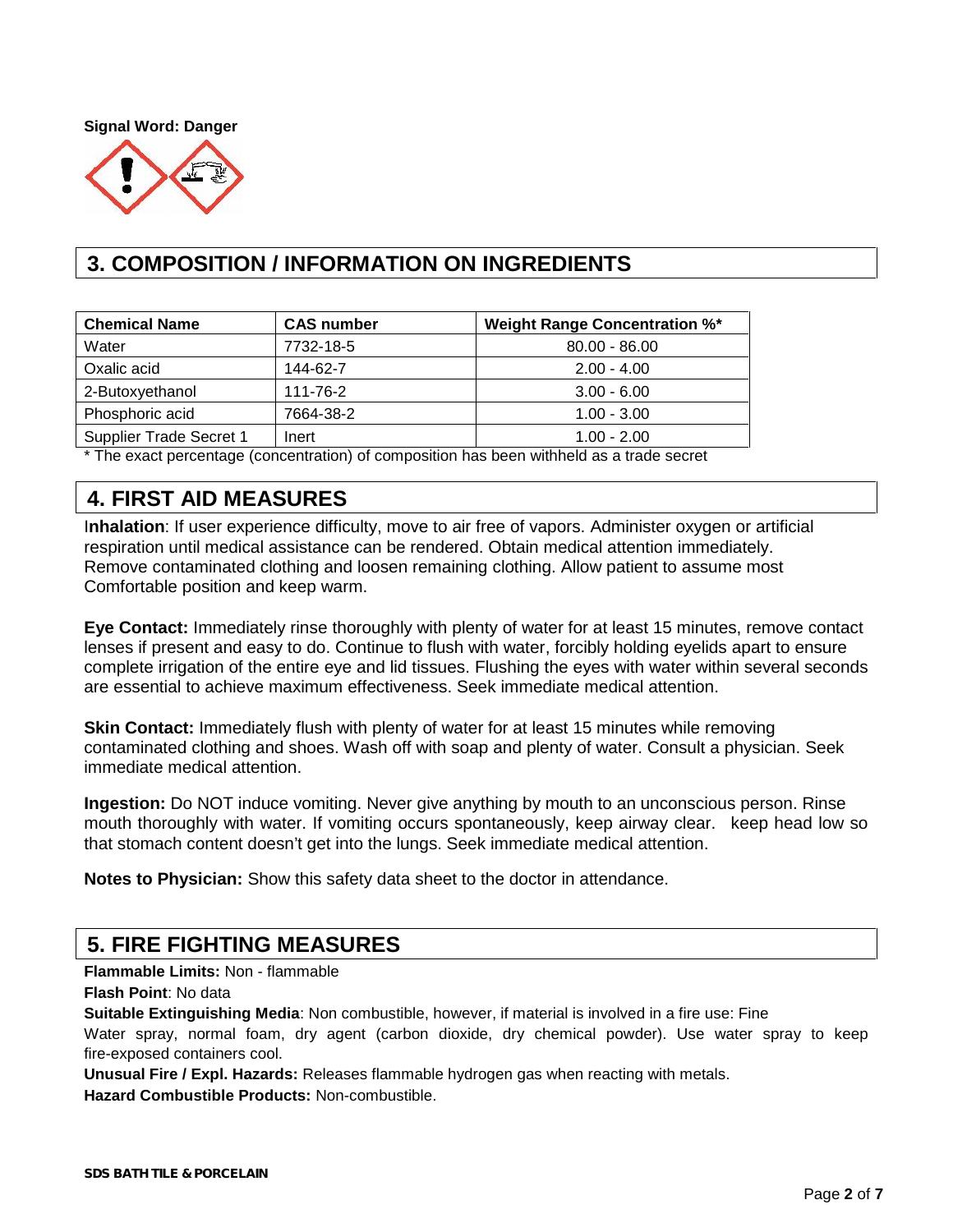**Fire Fighting Instructions:** Use standard firefighting procedures and consider the hazards of other involved materials.

**Fire Equipment:** Wear NIOSH approved positive - pressure self-contained breathing apparatus and full protective clothing. In case of fire and/or explosion do not breathe fumes.

# **6. ACCIDENTAL RELEASE MEASURES**

**Spill / Leak Procedures**: Follow preplanned emergency procedures. Only properly equipped, trained, functional personnel should attempt to contain a leak. All other personnel should be evacuated from the danger area. Using full protective equipment, apply appropriate emergency device or other securement technology to stop the leak if possible.

**Small Spills:** Dilute with water and mop up, or absorb with an inert dry material and place in an appropriate waste disposal container. If necessary: neutralize the residue with a dilute solution of sodium carbonate.

**Large Spills**: Evacuation of surrounding area may be necessary for large spills. Wear appropriate personal protective equipment. Completely contain spilled material with dikes, sandbags, etc. Shut off ventilation system if needed, Reprocess or reuse if possible. Neutralize with soda ash or dilute caustic soda. Collect with appropriate absorbent and place into suitable container. Keep out of sewers and water supplies, This material is acidic and may lower the pH of the surface waters with low buffering capacity.

# **7. HANDLING AND STORAGE**

**Handling Precautions**: Read carefully all cautions and directions on product label before use. Since empty container retains residue, follow all label warnings even after container is empty. Dispose the empty container according to all regulations. Do not reuse this container.

Wear appropriate personal protective equipment. Do not breathe mist or vapor. Do not get in eyes, on skin, on clothing. Wash thoroughly after handling. Observe good industrial hygiene practices. **Storage Requirements:** Keep container tightly closed when not in use. Store in a cool, dry place away from direct sunlight and heat to avoid container deterioration. Avoid storage at extreme high or low temperatures. Protect from freezing. Keep container properly labeled. Store in a well-ventilated place. Store in acid resistant plastic, glass containers, or rubber - lined steel containers

# **8. EXPOSURE CONTROL / PERSONAL PROTECTION**

| <b>Chemical Name / CAS No.</b> | <b>OSHA Exposure Limits</b>         | <b>ACGIH Exposure Limits</b> | <b>Other Exposure Limits</b>       |
|--------------------------------|-------------------------------------|------------------------------|------------------------------------|
| Water<br>7732-18-5             | Not Established                     | Not Established              | Not Established                    |
| <b>Supplier Trade Secret</b>   | Not Established                     | Not Established              | Not Established                    |
| 2-Butoxyethanol<br>111-76-2    | 50 ppm TWA; 240 mg/m3<br><b>TWA</b> | 20 ppm TWA                   | NIOSH: 5 ppm TWA; 24<br>mg/m3 TWA  |
| Oxalic acid<br>144-62-7        | 1 mg/m3 TWA                         | 2 mg/m3 STEL<br>1 mg/m3 TWA  | NIOSH: 1 mg/m3 TWA<br>2 mg/m3 STEL |

**Appropriate Engineering Controls:** Ensure ventilation is adequate and that air concentrations of components are controlled below quoted Workplace Exposure Standards. if inhalation risk exists: use with local ventilation or while wearing suitable mist respirator. keep containers closed when not in use. **Ventilation:** Use closed system when possible. Provide local exhaust ventilation where vapor or mist

.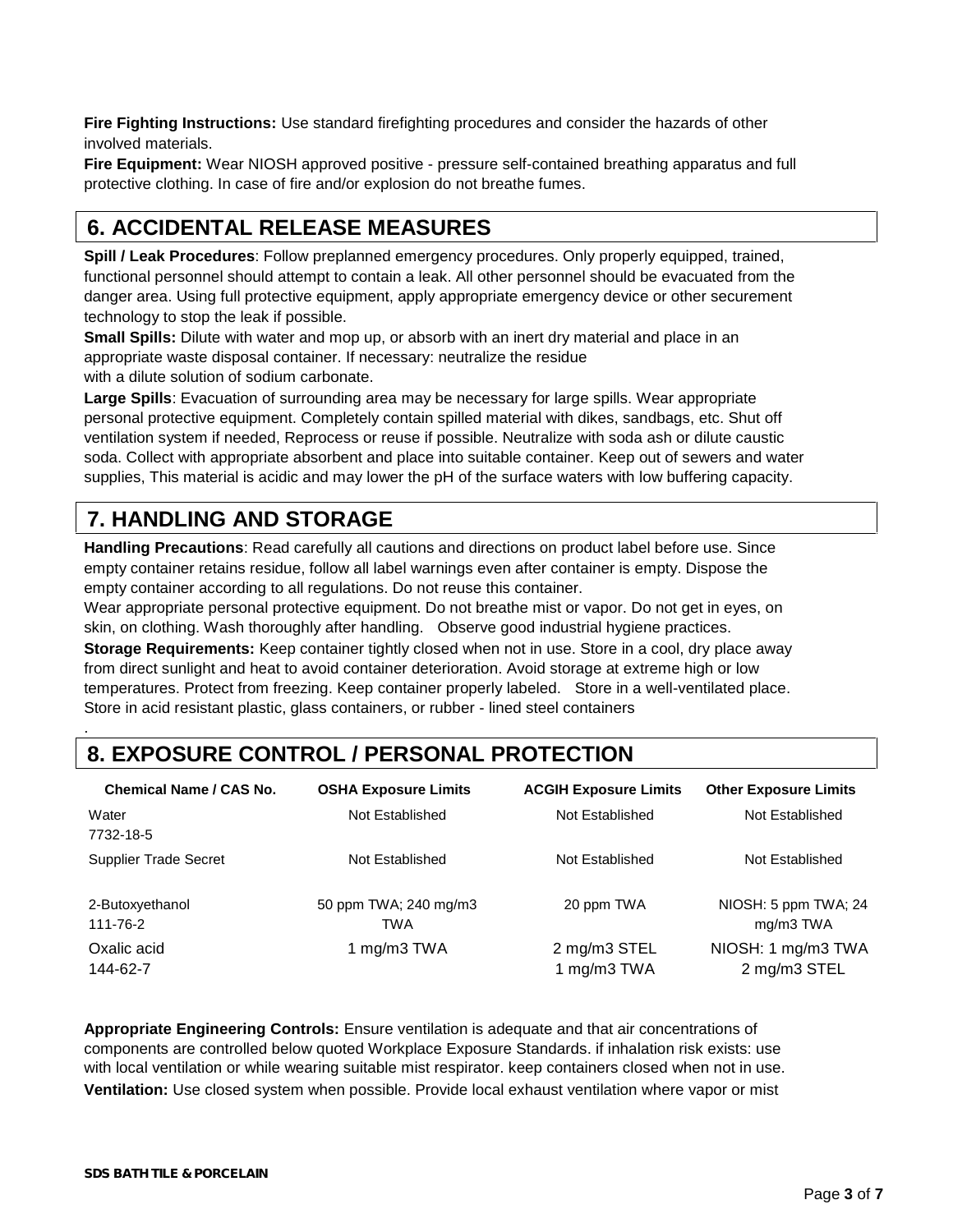may be generated. Ensure compliance with applicable exposure limits.

**Control Parameters:** No value assigned for this specific material. However, Workplace Exposure Standard(s) for constituent(s):

Hydrogen chloride; peak Limitation =  $7.5 \text{ mg/m}$ 3 (5 ppm)

Peak Limitation - a maximum or peak airborne concentration of a particular substance determined over the shorts analytically practicable period of time which does not exceed 15 minutes.

These workplace Exposure Standards are guides to be used in the control of occupational health hazards. all atmospheric contamination should be kept to as low a level as is workable. These workplace exposure standard should not be used as fine dividing lines between safe and dangerous concentrations of chemicals. they are not a measure of relative toxicity.

**Eye Protection:** Safety glasses with side shields. wearing chemical goggles with a face shield is recommended to safeguard against potential eye contact, irritation, or injury. Contact lenses should not be worn. Provide an emergency eyewash station or quick drench shower in the immediate work area.

**Respiratory Protection:** Where risk assessment shows air-purifying respirators are appropriate use a full-face respirator with multipurpose combination (US) or type ABEK (EN 14387) respirator cartridges as a backup to engineering controls. If the respirator is the sole means of protection, use a full-face supplied air respirator. Use respirators and components tested and approved under appropriate government standards such as NIOSH (US) or CEN (EU).

**Glove Type Recommended:** Wear impermeable gloves. Gloves contaminated with product should be discarded. Promptly remove clothing that becomes soiled with products.

**Other Protection:** Complete suit protecting against chemicals. The type of

protective equipment must be selected according to the concentration and amount of the dangerous substance at the specific workplace.

Before reuse, thoroughly clean any clothing or protective equipment that has been contaminated by prior use. discard any clothing or other protective equipment that cannot Be decontaminated, such as gloves or shoes.

**Work / Hygienic / Maintenance Practices**: A source of clean water should be available in the work area for flushing of eyes and skin.

Wash hands thoroughly after use and before eating, drinking, or smoking. Do not eat, drink, or smoke in the area. Discard any clothing or other protective equipment that cannot be decontaminated.

### **9. PHYSICAL AND CHEMICAL PROPERTIES**

| Appearance                                            | Violet<br>liquid                                   |
|-------------------------------------------------------|----------------------------------------------------|
| Odor                                                  | Light amine                                        |
| <b>Odor Threshold</b>                                 | Not established                                    |
| pH                                                    | 8<br>to 9                                          |
| <b>Melting Point</b>                                  | Not available                                      |
| <b>Boiling Point &amp; Boiling Range</b>              | (100 to 170) <sup>o</sup> C / (338 <sup>o</sup> F) |
| <b>Flash point</b>                                    | Not information available                          |
| Evaporation rate (water = $1$ )                       | 1                                                  |
| <b>Upper / Lower Flammability or Explosive Limits</b> | NA.                                                |
| <b>Relative Density (Specific Gravity</b>             | 1.027+/- .02 @ 25ºC (77 ºF)                        |
| Vapor pressure                                        | No information available                           |
| <b>Vapor Density</b>                                  | No information available                           |
| <b>Relative Density (Specific Gravity</b>             | $0.987 +/- .02$ @ 25°C (77 °F)                     |
| <b>Solubility in Water</b>                            | 100%                                               |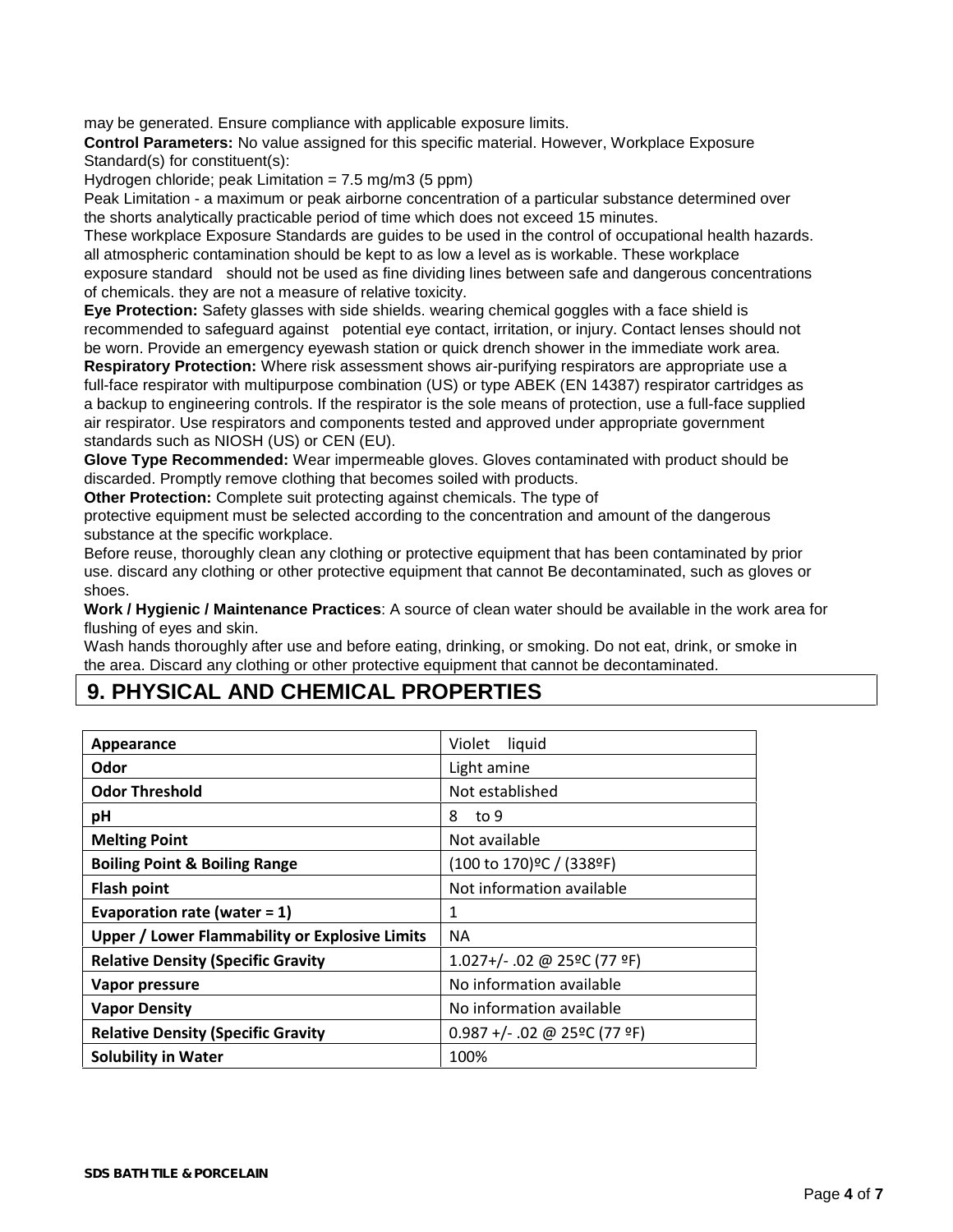### **10. STABILITY AND REACTIVITY**

**Reactivity:** Not reactive under normal conditions.

**Chemical stability:** Stable under recommended storage conditions.

**Possibility of hazardous reactions:** None under normal processing.

**Materials to avoid**: Avoid contact with materials such as sulfides and sulfites that could release toxic gases. Avoid strong alkalies because high heat of reaction can generate steam. Avoid most metals because phosphoric acid can react to liberate hydrogen, a flammable gas.

**Hazardous decomposition products**: Avoid contact with materials such as sulfides and sulfites that could release toxic gases. Avoid strong alkalis because high heat of reaction can generate steam. Avoid most metals because phosphoric acid can react to liberate hydrogen, a flammable gas. **Further information:** Stable under normal conditions of use and storage.

### **11. TOXICOLOGICAL INFORMATION**

#### **Mixture Toxicity**

Oral Toxicity LD50: 4,156mg/kg Dermal Toxicity LD50: 3,577mg/kg

#### **Component Toxicity**

| 144-62-7 | Oxalic acid<br>Oral LD50: 375 mg/kg (Rat) |                                                                                    |  |
|----------|-------------------------------------------|------------------------------------------------------------------------------------|--|
| 111-76-2 | 2-Butoxyethanol<br>(Rat)                  | Oral LD50: 470 mg/kg (Rat) Dermal LD50: 99 mg/kg (Rabbit) Inhalation LC50: 450 ppm |  |
|          |                                           |                                                                                    |  |

7664-38-2 Phosphoric acid:

LD50(rat, Oral): 1530 mg/Kg: LD50 (rabbit, dermal) 2740 mg/Kg

No adverse health effects expected if the product is handled in accordance with this Safety Data Sheet and the product label. Symptoms or effects that may arise if the product is mishandled and overexposure occurs are:

**Ingestion:** Swallowing can result in nausea, vomiting, diarrhea, abdominal pain and chemical burns to the gastrointestinal tract.

**Eye Contact:** a severe eye irritant. Corrosive to eyes; contact can cause corneal burns. Contamination of eyes can result in permanent injury.

**Skin contact:** Contact with skin will result in severe irritation. Corrosive to skin - may cause skin burns. **Inhalation:** Breathing in mists or aerosols will produce respiratory irritation

### **12. ECOLOGICAL INFORMATION**

Use closed systems when possible. Provide local exhaust ventilation where vapor or mist may be generated.

Avoid discharge into drains, water courses or onto the ground. **General Ecologycal Information:** No data available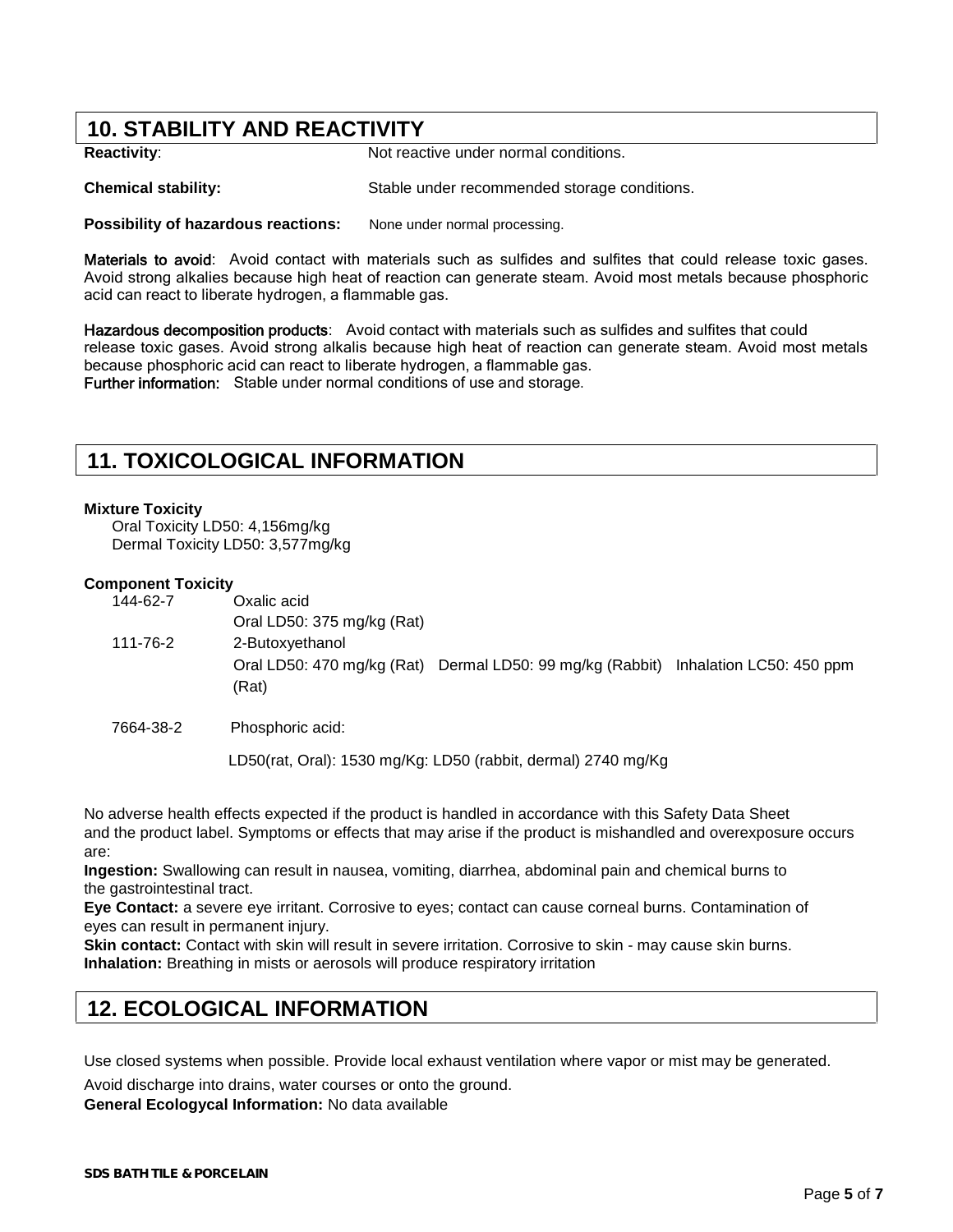Oxalic acid 48 Hr EC50 Daphnia magna: 125 - 150 mg/L [Static] 2-Butoxyethanol 96 Hr LC50 Lepomis macrochirus: 1490 mg/L [static]; 96 Hr LC50 Lepomis macrochirus: 2950 mg/L 48 Hr EC50 Daphnia magna: >1000 mg/L

# **13. DISPOSAL CONSIDERATIONS**

Disposal methods: Collect and reclaim or dispose in sealed containers at a properly licensed waste disposal site. This material, if not neutralized, must be disposed of as hazardous waste. Do not allow this material to drain into Sewers/water supplies. Do not contaminate ponds, waterways or ditches with chemical or used container. Dispose of contents/container in accordance with local/regional/national or international regulations.

## **14. TRANSPORT INFORMATION**

|                               | <b>DOT Classification</b>                         | <b>IMDG/IMO Classification</b>                                    |  |
|-------------------------------|---------------------------------------------------|-------------------------------------------------------------------|--|
|                               | <b>UN 1760</b>                                    | <b>UN 1760</b>                                                    |  |
| <b>UN Number</b>              |                                                   |                                                                   |  |
| Proper shipping name          | Corrosive, n.o.s., (Phosphoric Acid<br>Solution), | Corrosive, n.o.s., (Phosphoric Acid<br>Solution),                 |  |
| <b>Transport hazard class</b> | 8                                                 | 8                                                                 |  |
| Packaging group *             | PG III                                            | <b>PG III</b>                                                     |  |
| <b>Additional information</b> | <b>NA</b>                                         | <b>Special Provision</b><br><b>US DOT ERG #154</b><br>EMS F-A,S-B |  |

\* Less that 5 liters is Limited Quantity

# **15. REGULATORY INFORMATION**

**OSHA HAZARD COMMUNICATION RULE, 29 CFR 1910.1200**:

The Occupational Safety and Health Administration requires Safety Data Sheets to provide any hazards that may be associated with the product and make this information available in the workplace. Since the use pattern and exposure in the workplace are generally not consistent with those experienced by consumers, this SDS may contain additional health hazard information not pertinent to consumer use.

**US TSCA INVENTORY STATUS** All chemicals used in this product are either listed on or exempt from the TSCA Inventory.

**CANADA DSL STATUS** All chemicals used in this product are either listed or exempt.

**SARA 302 COMPONENTS** No chemicals used in this product are reportable under SARA Title III, Section 302. **SARA 311/312 HAZARDOUS CHEMICALS Acute Health Hazard Yes**

**Chronic Health Hazard No**